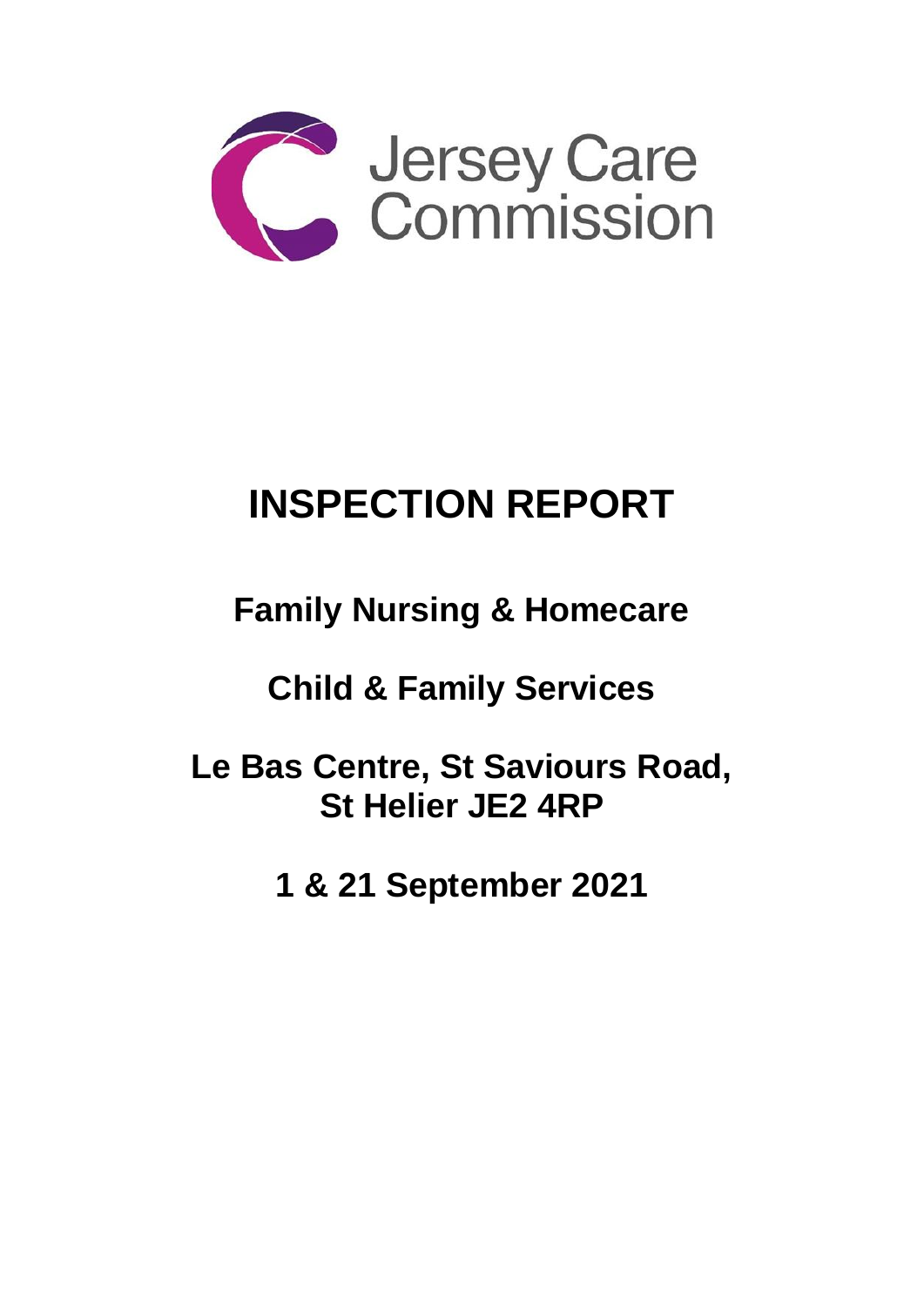#### **THE JERSEY CARE COMMISSION**

Under the Regulation of Care (Jersey) Law 2014, all providers of care homes, home care and adult day care services must be registered with the Jersey Care Commission ('the Commission').

This inspection was carried out in accordance with Regulation 32 of the Regulation of Care (Standards and Requirements) (Jersey) Regulations 2018 to monitor compliance with the Law and Regulations, to review and evaluate the effectiveness of the regulated activity and to encourage improvement.

#### **ABOUT THE SERVICE**

This is a report of the inspection of the Child and Family Services, which is one of four registered services provided by Family Nursing & Home Care (FNHC). The service is operated from Le Bas Centre, in the parish of St Helier. The Child & Family Services are delivered island-wide, with care provided in various community settings including care receivers' own homes and schools. The service became registered with the Commission on 25 November 2019.

| <b>Regulated Activity</b>         | Home Care                                               |
|-----------------------------------|---------------------------------------------------------|
| <b>Conditions of Registration</b> | <b>Mandatory</b>                                        |
|                                   |                                                         |
|                                   | Category of care: children (under 18)                   |
|                                   |                                                         |
|                                   | Maximum number of nursing hours to be                   |
|                                   | provided per week: 2250                                 |
|                                   | Age range of care receivers: pre-birth to 18            |
|                                   |                                                         |
|                                   | <b>Discretionary</b>                                    |
|                                   |                                                         |
|                                   | Michelle Cumming, registered as manager of              |
|                                   | Child & Family Services must complete a Level 5         |
|                                   | Diploma in Leadership in health and Social Care.        |
|                                   | To be completed by 25 <sup>th</sup> November 2022 or by |
|                                   | that time to have demonstrated an equivalent            |
|                                   | qualification.                                          |
| Dates of Inspection               | 1 & 21 September 2021                                   |
| Times of Inspection               | 09:30-16:15 & 09:45-16:00                               |
| Type of Inspection                | Announced / Unannounced                                 |
| Number of areas for               | One                                                     |
| improvement                       |                                                         |
| Number of care receivers          | 26,229 (figures taken from August 2021 monthly          |
| using the service on the day of   | report)                                                 |
| the inspection                    |                                                         |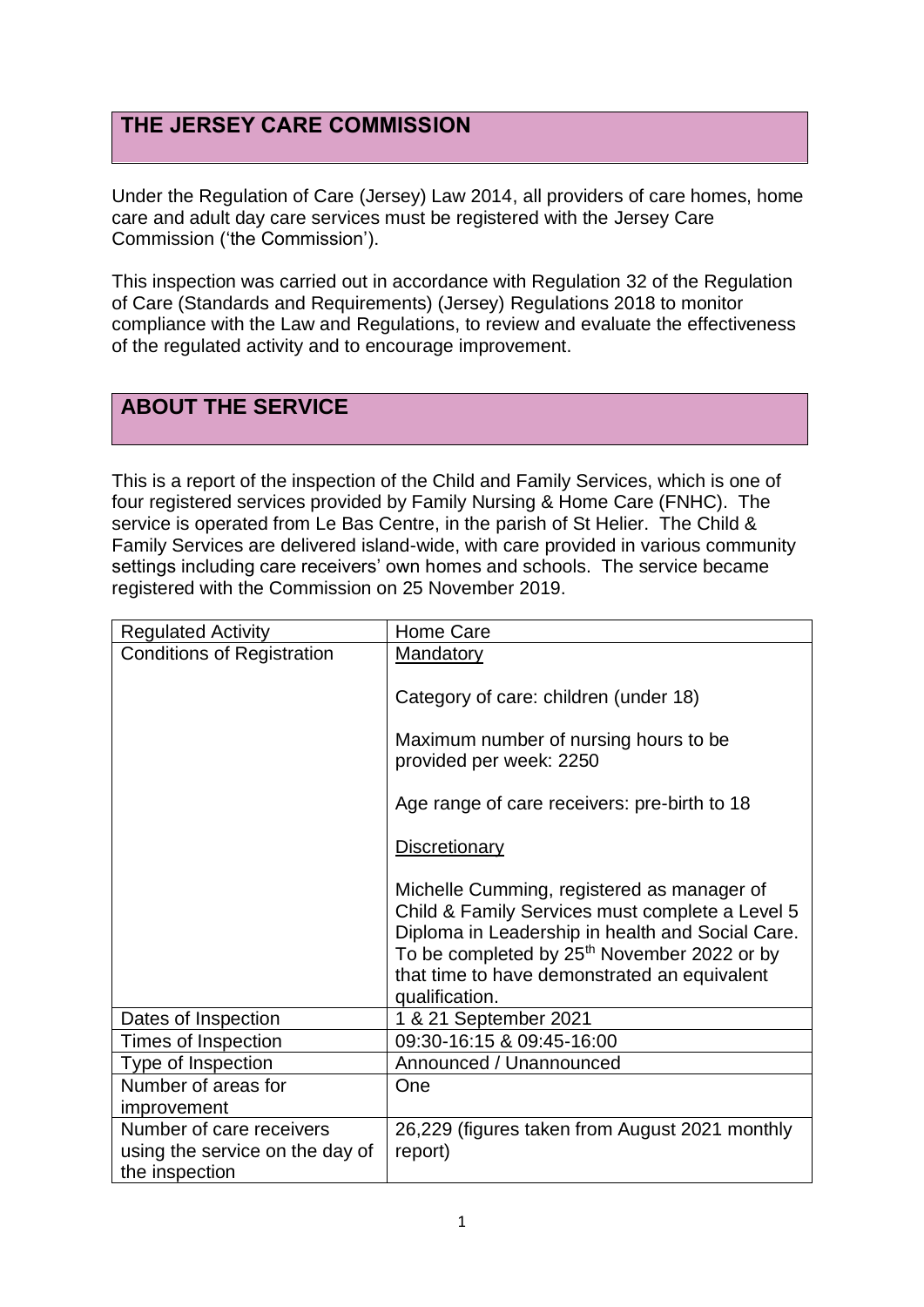Family Nursing and Homecare operate the Child and Family Services and the Registered Manager is Michelle Cumming.

Child & Family Services consist of:

- Health Visiting Service
- Maternal Early Childhood Sustained Home Visiting Programme (MECSH)
- Baby Steps programme
- UNICEF Baby Friendly Initiative
- Looked after Children's Nursing Service (LAC)
- School Nursing
- Children Community Nursing Team (CCNT)
- Specialist care packages for children delivered in the home setting (including children with palliative care needs).

The discretionary condition on the service's registration was reviewed with the Registered Manager. The Manager discussed that they had already completed some relevant training, which may have some equivalence to elements of the Level 5. The Regulation Officer advised that any documentation supporting equivalent training would need be submitted to the Commission for consideration.

#### **SUMMARY OF INSPECTION FINDINGS**

The following is a summary of what we found during this inspection. Further information about our findings is contained in the main body of this report.

There was evidence of safe recruitment checks being completed for staff prior to commencing employment. Following the recent recruitment of two staff nurses into development posts, there were at the time of the inspection no staff vacancies within the service.

Staff training is recorded on an electronic system, when training is coming up for renewal, an alert will appear automatically. There are many training opportunities both internally within the service and from external organisations.

There was evidence from a review of a sample of care plans and feedback from care receivers / family members of their involvement in care planning and delivery. Relatives also reported good communication and support from the staff team.

Staff are offered regular clinical supervision from management but this did not include personal / managerial supervision which was not happening in a formal way, this is an area for improvement and is discussed further under the heading of 'staff recruitment, training and development'.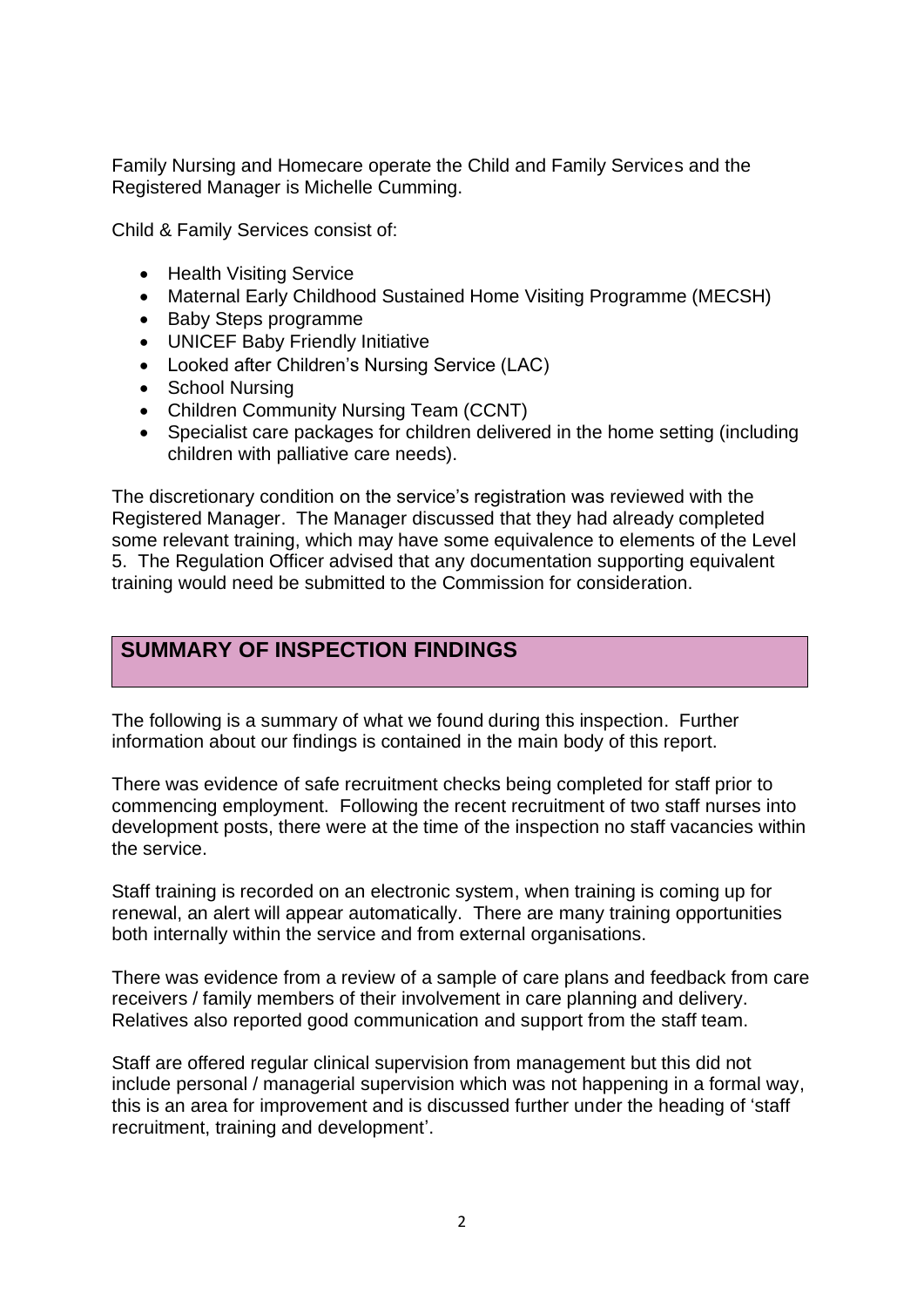The feedback from care receivers and a review of the care plans provided evidence of specialist care being delivered in a professional and supportive manner. The service provides both mandatory and service specific training opportunities. One relative described specialist training undertaken by staff in order to support the specialised care needs of a care receiver.

Staff, who were spoken with, were clear about their roles and responsibilities and spoke of their 'passion' for their job and how they felt well supported within the service.

Overall, there is a good level of governance and oversight of care provision to ensure consistent levels of care are provided. There is also evidence of a strong commitment to continuous service improvement and development.

#### **INSPECTION PROCESS**

This inspection was announced and was carried out on 01 and 21 September 2021, with telephone consultations within the period of 14 September – 12 October 2021. The inspection visits took place at the offices of the Service Provider. The inspection process carried out by two Regulation Officers consisted of two separate visits, as two of the four home care services registered with FNHC were each having an inspection simultaneously. The first visit allowed the Regulation Officers to discuss a range of matters that both of the FNHC registered services have in common. A second visit was made by one of the Regulation Officers to complete the inspections.

The Home Care Standards were referenced throughout the inspection.<sup>1</sup>

This inspection focussed on the following lines of enquiry:

- **Staff recruitment, training and development**
- **Approaches to care and welfare of care receivers**
- **Staff competence relating to categories of care provided**
- **Management of services**
- **The service will be reviewed regularly**

Prior to our inspection visit, reference was made to the previous inspection report and areas for improvement. All of the information including correspondence and communications between the Registered Provider, Registered Manager and the Commission was reviewed as part of the pre inspection planning.

The Regulation Officer sought the views of the people who use the service, and or their representatives, and spoke with managerial and other staff. The Regulation Officer spoke with four members of staff from a cross section of Child and Family

<sup>&</sup>lt;sup>1</sup> The Home Care Standards and all other Care Standards can be accessed on the Commission's website at [https://carecommission.je/Standards/](https://carecommission.je/standards/)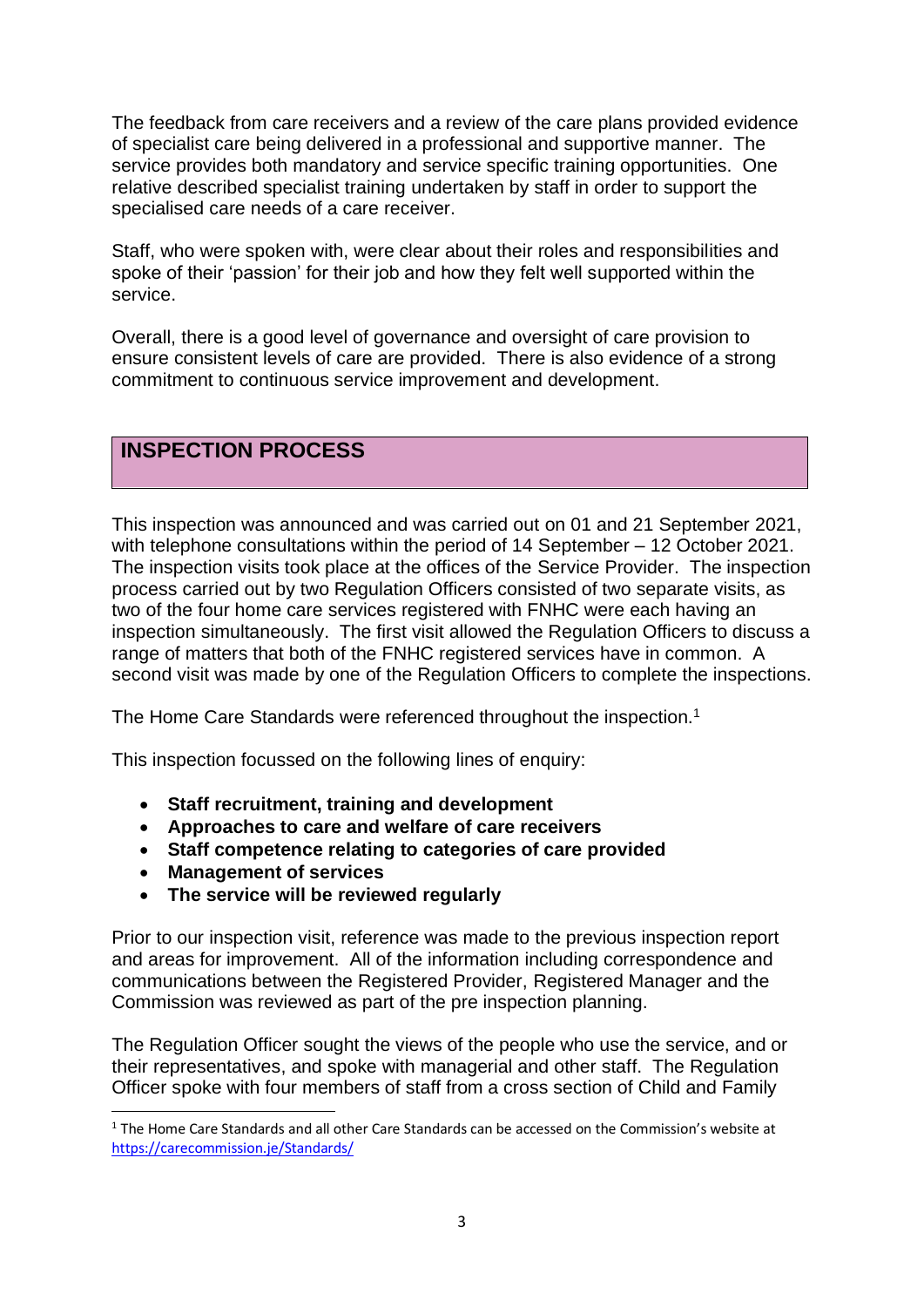services. In addition, the Regulation Officers spent time with the Safeguarding Lead Nurse, the Human Resources Team and the Director of Governance, Regulation and Care.

On the second visit there was an opportunity to meet with the new Chief Executive Officer (CEO) who was due to take over from the previous CEO on 24 September 2021, following an application to the Commission to register as an additional partner for the service.

As there were no care receivers / relatives present during the inspection, the Registered Manager randomly selected a sample of care receivers / relatives who were contacted by the Registered Manager to offer the opportunity to participate in the inspection. Subsequent to this, the Regulation Officer established contact with three care receivers or their relatives. This contact was made by phone.

During the inspection, records including policies, care records, staff personnel files, staff training matrix, incidents and complaints were examined.

At the conclusion of the first and second inspection visits, the Regulation Officer provided feedback to the Registered Managers and the Director of Governance, Regulation and Care.

This report sets out our findings and includes areas of good practice identified during the inspection. Where areas for improvement have been identified, these are described in the report and an action plan attached at the end.

#### **INSPECTION FINDINGS**

At the last inspection, two areas for improvement were identified and the registered provider submitted an improvement plan to the Commission setting out how these areas would be addressed.

The first area for improvement had been made with regard to the completion of a monthly report. Samples of monthly reports were reviewed as evidence and found to be satisfactory. This is discussed further under the heading of 'the service will be reviewed regularly'.

The second area for improvement was regarding notifications to the Commission, the home care service was to work with the Commission to achieve an improved reporting process. It is positive to note that this area for improvement had also been made, with appropriate and timely notifications received to the Commission since the previous inspection.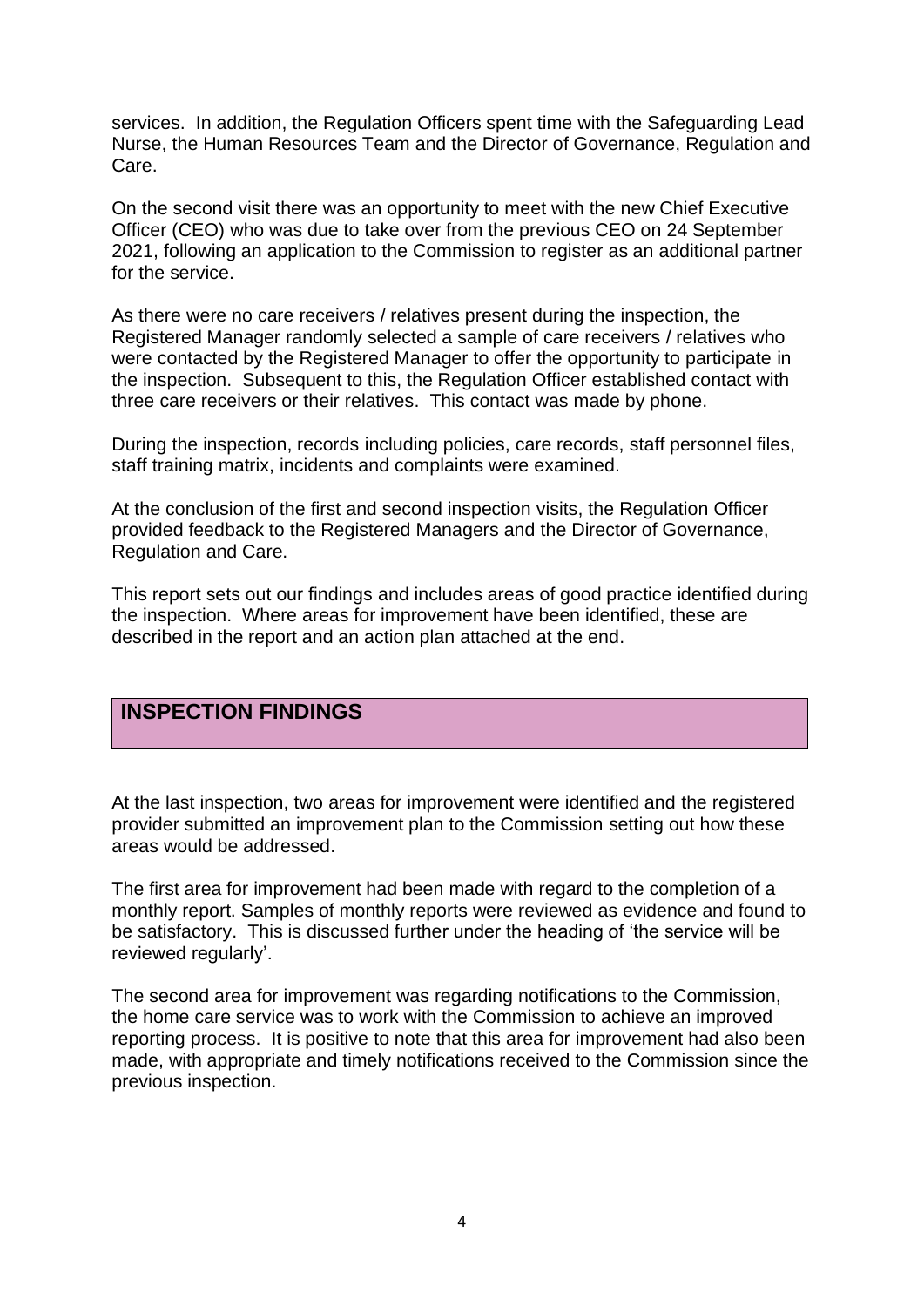#### **Staff recruitment, training and development**

Reference was made to Standard 3 of the Home Care Standards which states: "You will be cared for and helped by the right people with the right values, attitudes, understanding and training."

There is a Safe Recruitment Policy (October 2020) in place at FNHC, this currently has a review date of 2023. The policy was reviewed as evidence by the Regulation Officer and also the candidate information pack for potential employees. The pack was found to include reference request forms and relevant safeguarding checks.

The Registered Manager discussed the recruitment challenges that are island wide at present but also in relation to Child and Family Services. It was positive to note a creative approach to these recruitment challenges such as, the recent recruitment of two community staff nurses into development posts at FNHC to train as Health Visitors. Previously specialist community training (for example training for school nurses and health visitors), was not previously available in Jersey but it is intended that training will be available from September 2022. The Registered Manager discussed how the safe induction and development of these nurses would be managed and of the experience that they would bring to the team. At the time of inspection, the Registered Manager discussed that the recruitment of these staff members had meant a full complement of staff but that one staff member had just given notice that morning.

The Induction Policy (draft) and Training Policy (2019) were also reviewed. The Training Policy clearly sets out the mandatory training requirements and the timescale for completion of these. A number of staff members discussed at the time of the inspection that it is a service requirement that all mandatory training is up to date annually prior to applying for any service specific training. One staff member spoke positively about their induction experience that included a new staff starting pack, being accompanied on visits to begin with and being supported to update the necessary clinical skills.

It was positive to note that all training is recorded on an electronic system that records all training required and dates completed. There is a colour code system in place that provides alerts when training is coming up for renewal. This information is available at a departmental level for the Team Leaders and Registered Managers.

The Regulation Officer reviewed a random sample of six staff personnel files, the Regulation Officer was satisfied that all safer recruitment checks had been completed prior to employees commencing employment. It was observed that an adult barred list check (criminal record checks (DBS)) had not been carried out in respect of all employees as well as child checks for the staff of Child and Family Services. The Regulation Officers discussed with the Registered Manager that although the age category of the service is pre-birth to 18 years, there is such an overlap of care between the child and the parents / family of the child, that such checks should be in place. Therefore, it was agreed with the Registered Manager and CEO that an adult barred list check should be incorporated as a pre-employment check moving forward.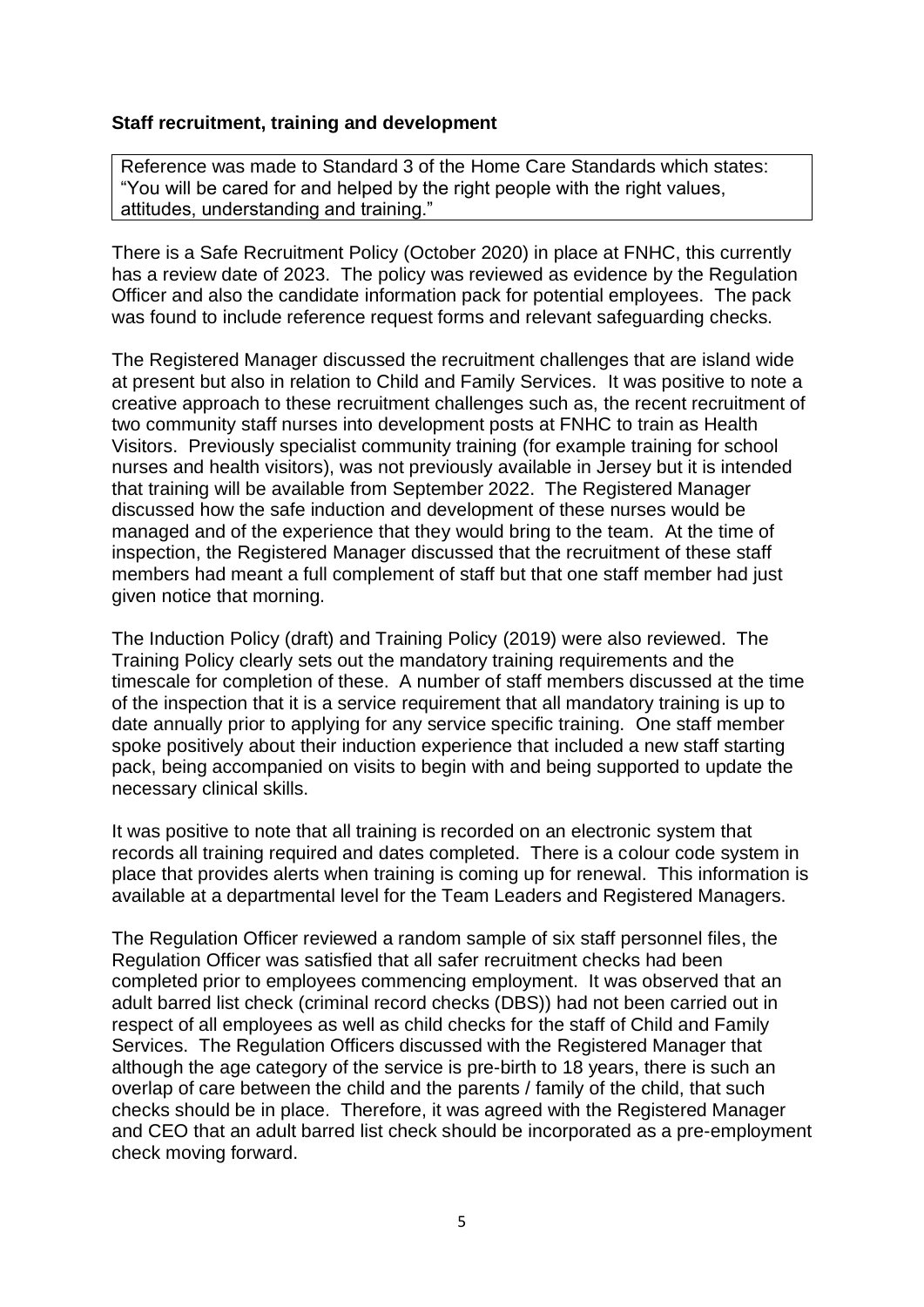There are regular opportunities for clinical supervision within the service, this supervision is centred on clinical practice, for example management of caseload and complex cases. It became apparent during a discussion with the Registered Manager that conversations regarding staff members' personal development needs or any issues / concerns, were happening on a more informal basis and the Registered Manager described an 'open door policy'. However, there is no formal record of these conversations that should be carried out at least four times a year and be retained within staff personnel files as per the Standards. The mid-way appraisal and yearly appraisal were currently being recorded in the staff personnel files and it was discussed that supervision could be included at these meetings, in addition to two further supervisions within the year. This was identified as an area for improvement, and it was positive to note that at the second inspection visit the Registered Manager had already discussed with the Team Leads how this supervision might be carried out and recorded appropriately.

The Registered Manager also discussed peer-to-peer support systems within the service, these are Sustaining Resilience at Work (STRAW) and Trauma Risk Management (TRIM). The Registered Manager gave an example of when TRIM had been used to support staff following a traumatic event at work.

The Supervision Policy is currently in draft form, the Director of Governance, Regulation and Care agreed to send an electronic copy to the Regulation Officers for review, and it was discussed that there was an opportunity here to include the changes to supervision as discussed at inspection.

The Team Leads undertake safeguarding supervision in quarterly sessions and there are procedures in place to protect care receivers and staff according to the Safeguarding Restorative Policy (2020). Staff spoken with during the inspection were clear about their safeguarding responsibilities and mentioned the usefulness of their safeguarding supervisions and of the Safeguarding Lead Nurse as a resource.

#### **Approaches to care and welfare of care receivers**

Reference was made to Standard 5 of the Home Care Standards which states: "You will be supported to make your own decisions and you will receive care and support which respects your lifestyle, wishes and preferences."

There was evidence of care receivers being involved in the planning and delivery of their care from discussion with care receivers and a review of a random sample of care plans.

The care plans for the Child & Family Services are stored electronically, with the exception of the Child Development Books. These books are care plans for the child from birth up until school entry age. For children receiving a specialised care package, there may be a multiagency care plan entitled 'Team Around the Child'.

Five care plans were reviewed from a cross section of services within Child and Family Services. There was evidence of the care plans being negotiated with the care receiver and / or the parents. This evidence was further substantiated by the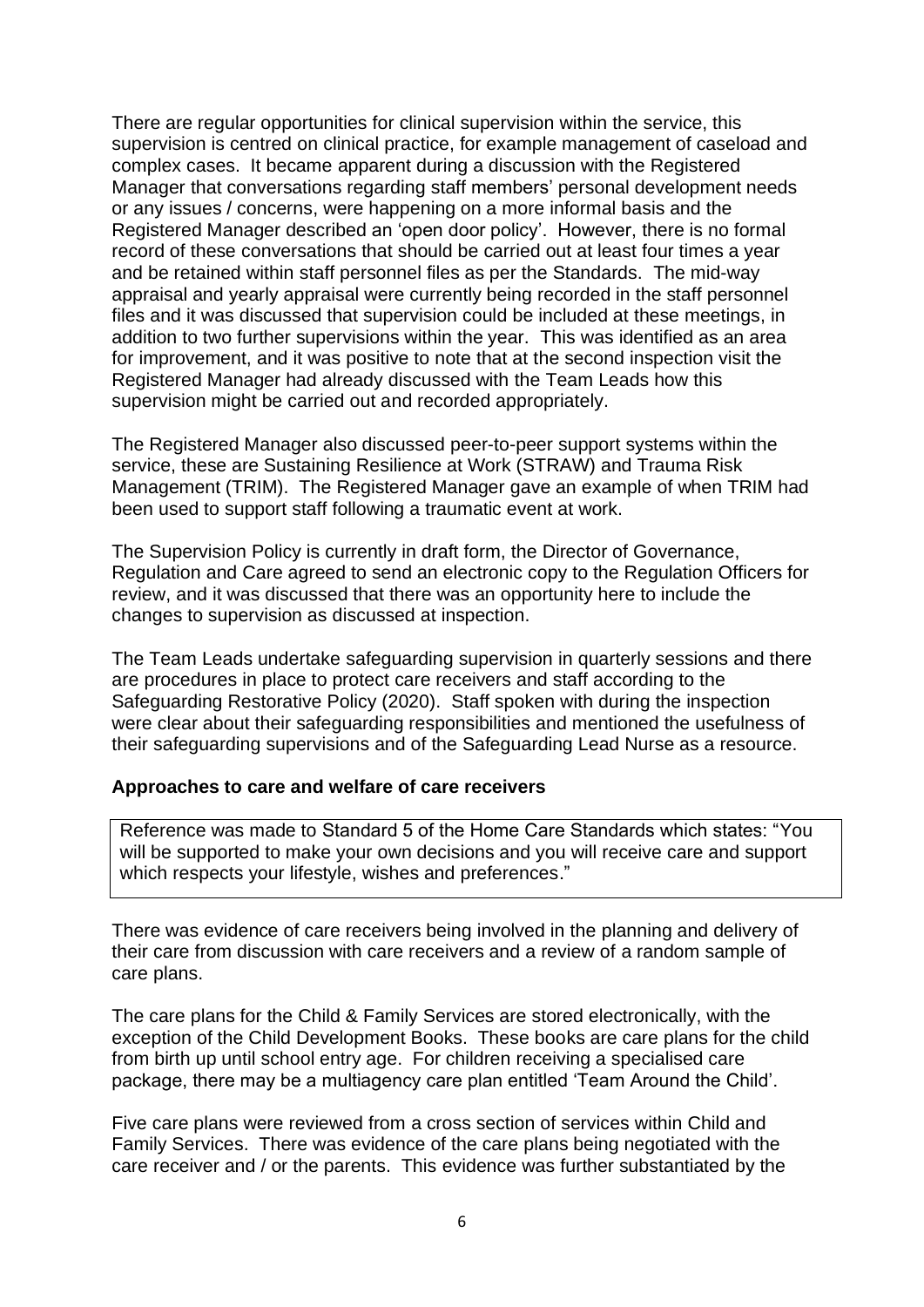verbal feedback from parents who confirmed involvement in care planning and updates, with a copy of the care plan being retained in the care receiver's home. There was also evidence of National Ratified Tools being used to aid care assessment and planning and of multi-agency working.

Leaflets are available for all services that are shared at initial contact with care receivers. These leaflets contain information such as contracts, services provided and classes available. Additional leaflets also provide advice on different interventions and / or conditions for example urinary tract infection and pressure care. It was discussed with the Director of Governance, Regulation and Care that all of these leaflets were in written format and currently there was no evidence of pictorial or easy read leaflets which may be something to consider in the future development of leaflets for the service. One parent commented positively regarding the usefulness of the leaflets on child development that they had received from the Health Visitor.

Feedback received from care receivers and parents as part of the inspection process confirmed their appreciation of the skilled care and support that they had received from the staff of Child and Family Services. Comments and feedback included some of the below shared with Regulation Officer:

*'I found the course open and non-judgemental, I would recommend it to anyone'*

*'I have one hundred percent trust in the nurses'*

*'I was able to discuss any concerns that I had (as could my husband)'*

*'I could call at any time with any concerns and if my Health Visitor was not available, I could speak to the on-call health visitor'*

*'I am really grateful to the team'*

One parent who had attended the Baby Steps group also commented how the support from other parents had been invaluable as well and the group had maintained contact with each other once the course was finished.

Another parent commented on the benefits of the Maternal Early Childhood Sustained Home Visiting (MECSH) programme and described it as a 'lifeline', in fact so much so that they felt that this service should be offered more widely and with some of the sessions being provided for longer because of the benefit.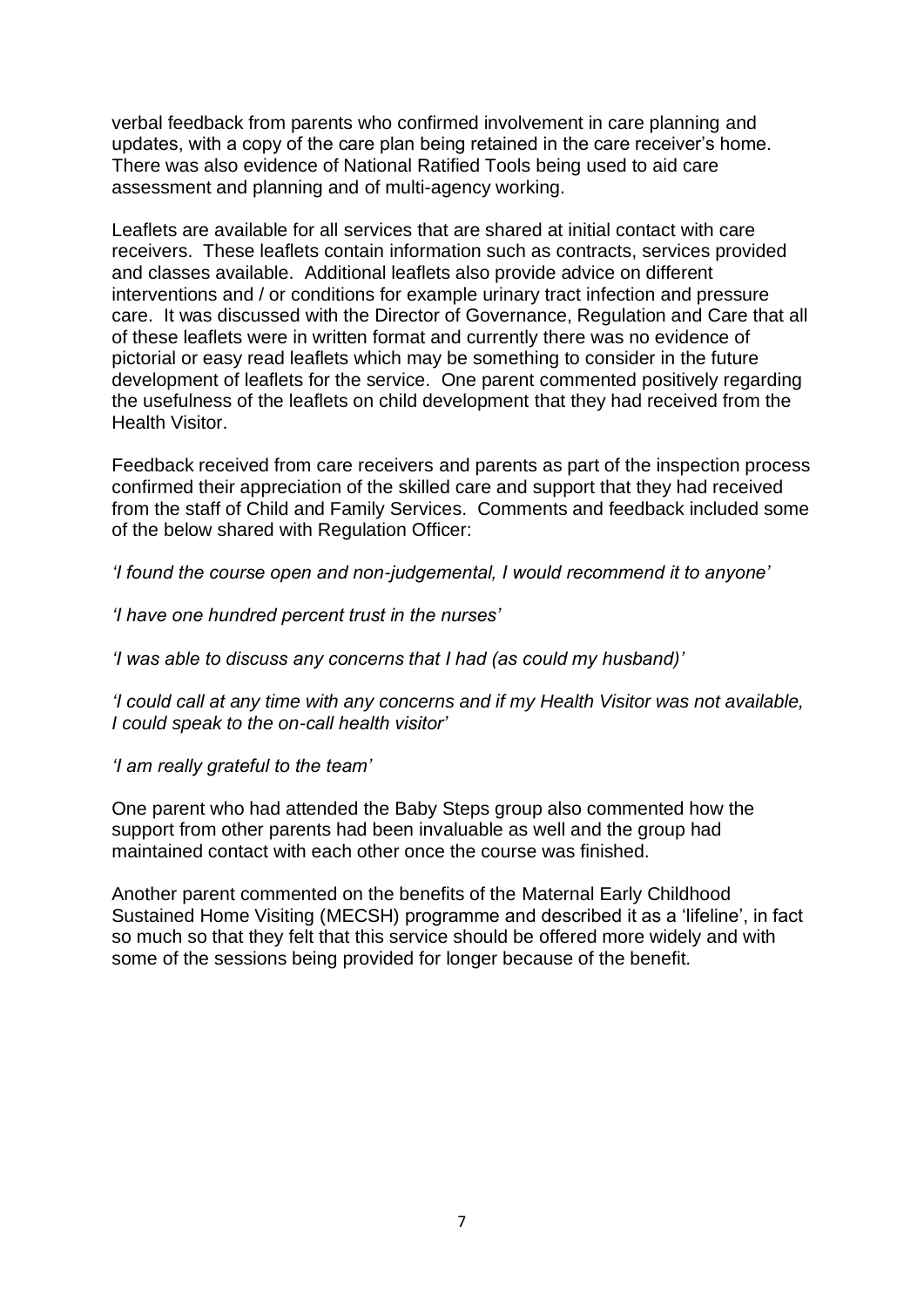#### **Staff competence relating to categories of care provided**

Reference was made to Standard 6 of the Home Care Standards which states: "Your care will be provided with consistency by competent care and support workers who have the necessary training and qualifications to meet your needs."

There was evidence that care receivers and parents receiving care knew whom to expect and when, one parent mentioned that at each appointment, the content and timing of the next appointment would be discussed and agreed.

The Regulation Officers were provided with the medicine policies as evidence. There are procedures to ensure safe medication administration, all care assistants undergo the Regulated Qualifications Framework (RQF) Level 3 training prior to administering medications. Untrained staff would not administer medications in Child and Family Services.

Staff can access online training through the virtual college but also face-to-face training within the organisation. All staff spoken with at the time of the inspection commented positively about the training opportunities within FNHC and external organisations. Examples of external training opportunities were the Paediatric Minor Illness Course, training with The Lullaby Trust and access to Degree / Masters Programmes. The Registered Manager also discussed the usefulness of online forums for the MECSH and Baby Steps programmes.

First Aid training for qualified staff was discussed with the Registered Manager, as there was no record of this on the training log. The Registered Manager advised that all trained staff had historically undertaken First Aid training but as a rule administration of first aid in the home would be the parents' responsibility. The emergency response training that staff undertake as per the Standards is the Paediatric and Adult Life Support training.

Further opportunity for training and assuring competency is achieved by collaborative working with a network of other specialist nurses both locally in Jersey and from the UK. One staff member commented on extra training and support concerning kidney conditions and the treatment of burns. One parent commented how a nurse specialist had facilitated training on a one-to-one basis with nurses from the home care service within their own home in order to ensure the appropriate care and management of the individual care receiver's condition.

From a discussion with the Registered Manager and review of the care plans there was also evidence of collaborative multi-agency working, especially when cases are complex. Examples of this are liaison with the paediatric team at the hospital, hospice and the child protection agencies.

Further discussion with staff members from Child and Family Services provided evidence of teams who felt well supported to do their job by the Team Leads and Registered Manager and were passionate about their jobs within FNHC.

The Registered Manager discussed some challenges in the delivery of services during the pandemic and how this was slowly improving. An example of this was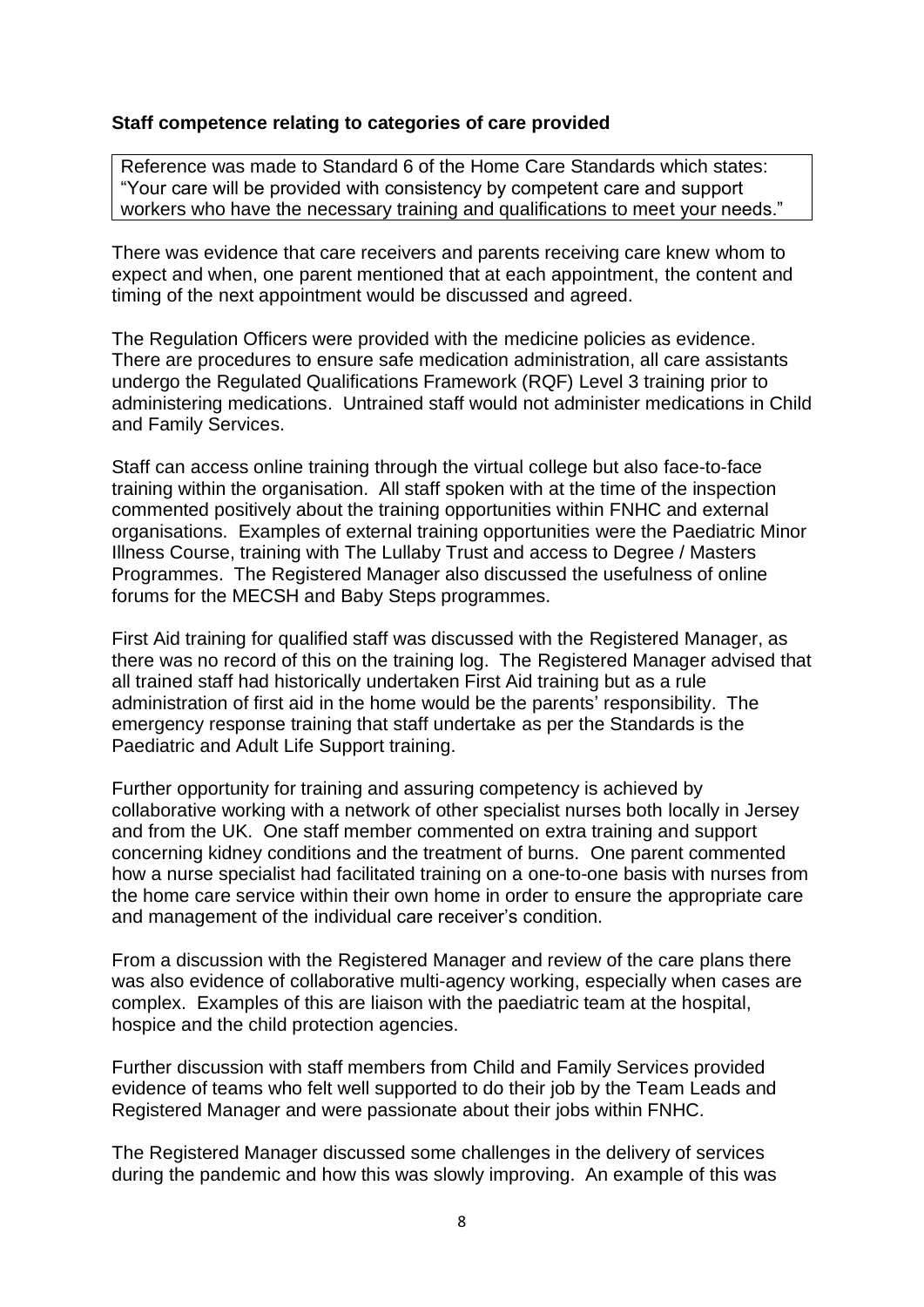The Baby Steps (parent craft) programme that was delivered virtually during the pandemic and had now returned to face-to-face delivery. This has an obvious benefit for both prospective mums and dads because of the shared experience with other future parents.

There is also a six-month pilot of a duty phone line for Health Visitors, to increase accessibility and responsivity in the post-natal period and to aim to help reduce anxiety in the post-natal period.

Within schools, the Registered Manager discussed that there had been a huge psychological impact due to the pandemic because of isolation and home schooling. A further Mental Health Practitioner had been employed within the school nurse team and strategies to manage and improve care delivery in relation to Mental Health in schools were under discussion. This initiative is an example of good practice.

#### **Management of services**

Reference was made to Standard 8 of the Home Care Standards which states: "The home care service will be well managed."

The service is managed and provided from premises in St Helier that are suitable for operating a home care service. There are suitable offices, meeting rooms and secure storage for staff records at the premise.

The Regulation Officers observed the use of infection control methods in keeping with FNHC infection control procedures and current government guidance relating to Covid-19, both on arrival at the building and throughout the visit. The staff also described to the Regulation Officers the measures that were in place to protect care receivers and staff in the home environment; including pre-visiting screening checks and use of appropriate personal protective equipment (PPE).

There is a clear management and governance structure in place within FNHC and for the home care service. The management structure reflects the size of the home care service and the complexity of care provided. The staff were clear about the lines of accountability within both the home care service and the wider organisation.

There was evidence of good multi-agency working with other childcare agencies, hospice and the paediatric team at the hospital.

Notifications to the Commission were discussed with the Registered Manager, this was an area for improvement from the previous inspection in 2020. It was positive to note that this improvement had been made with appropriate and timely notifications having been received since the last inspection. There was further discussion with the Registered Manager and Safeguarding Lead Nurse regarding 'early intervention' child protection notifications that at present were not being sent to the Commission, it was discussed and agreed that these notifications did not meet the criteria for being sent to the Commission.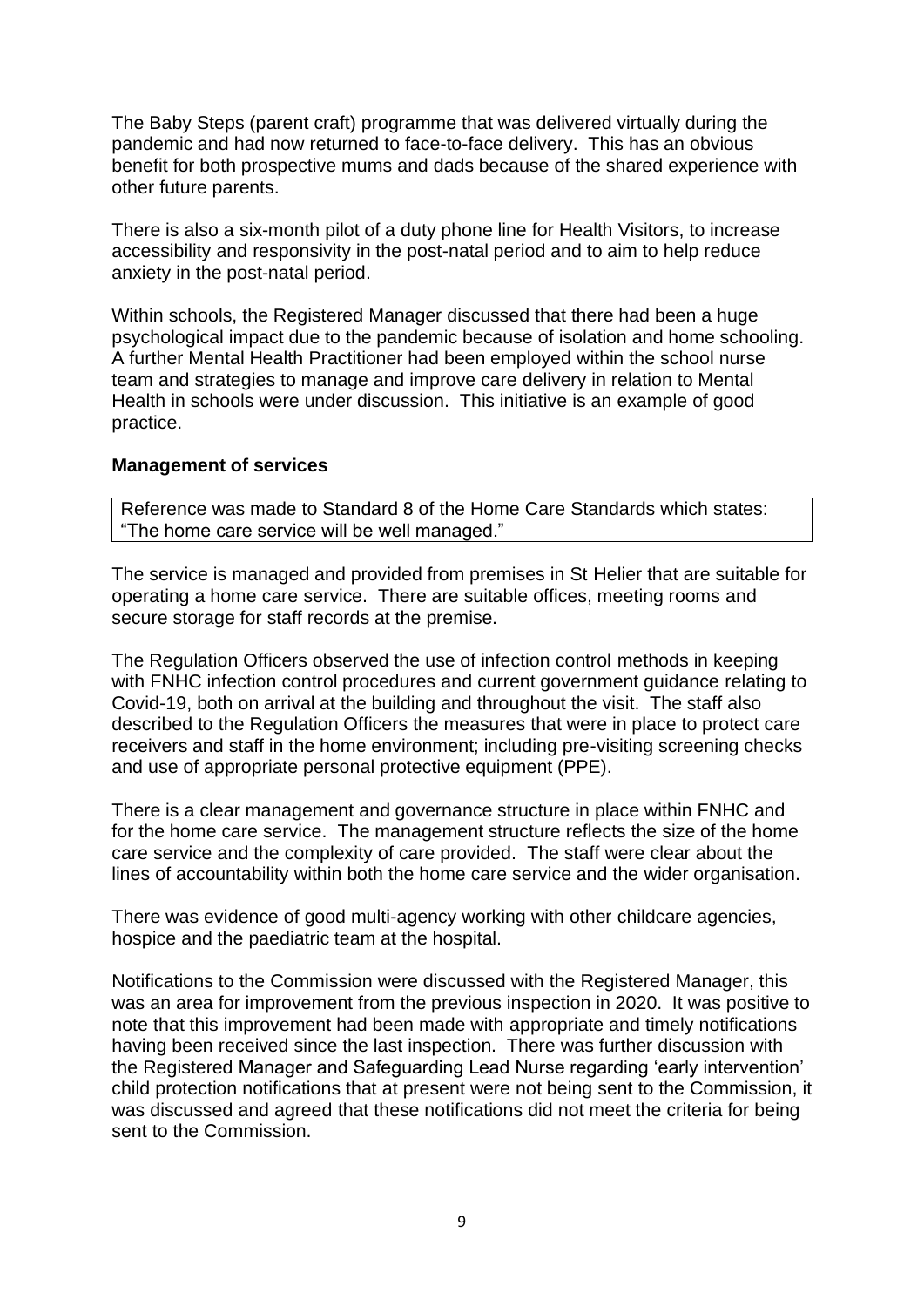There was evidence of adequate contractual arrangements for the servicing of equipment used within the home care service. For example, the weighing scales used by health visitors.

Further evidence available for review by the Regulation Officer was the Annual Report and Financial Statement for 2020 and a copy of the Insurance Certificate that expires in March 2022.

FNHC has a complaints policy that details management of complaints and timeframes, compliments and complaints are reported on by each service in the monthly reports and quarterly dashboards.

#### **The service will be reviewed regularly**

Reference was made to Standard 9 of the Home Care Standards which states: "The care service will be checked and reviewed regularly to sort out any issues and make things better for you and others."

The service is monitored by the Clinical Governance and Performance Board that meets monthly, the purpose of these meetings is to provide the Board with assurance on clinical governance, quality, and patient safety.

In addition to this, each service has a dashboard, which is used to monitor a number of areas, including staff training, complaints, and incidents. The FNHC committee (committee members are drawn from public and professional backgrounds), also has oversight of service quality and performance data, such as the dashboards.

An area for improvement at the last inspection was to produce a monthly report to report on the quality of the service in line with the Standards. It is positive to note from a review of a sample of Monthly Reports at inspection that this area for improvement has been fully met. The Registered Manager has responsibility for the final report with oversight from the Director of Governance, Regulation and Care.

The reports reviewed as evidence included sections such as, areas reviewed this month, actions / review of actions and conclusion. For example, areas reviewed for the month of May 2021 were the service's Statement of Purpose and documentation. It was positive to note that the performance of the service was being monitored against the Statement of Purpose as per the Standards. The reports also included reporting of incidents and complaints / compliments, thus assuring learning from these events and reducing future risk.

There is an annual audit programme and monitoring of the audit programme takes place at the monthly Quality Assurance, Governance & Performance Board meeting. Any audits in progress and outcomes from previous audits are included in the monthly report.

Care receivers are offered the opportunity to provide feedback in patient satisfaction questionnaires and / or by submitting a complaint / compliment by email, letter or through the FNHC online enquiry system. They can also be made verbally in person or by phone.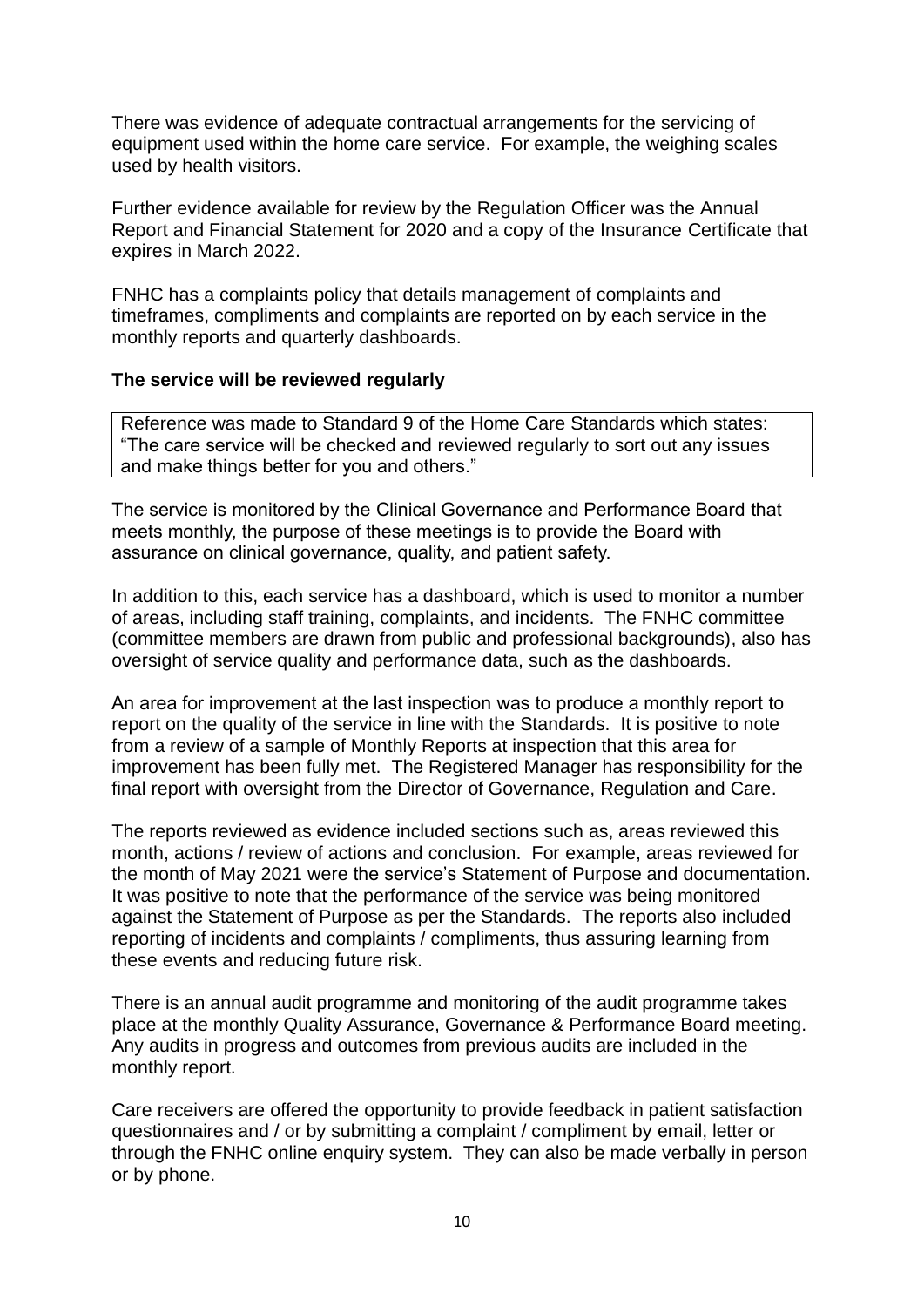### **IMPROVEMENT PLAN**

There was one area for improvement identified during this inspection. The table below is the registered provider's response to the inspection findings.

| The registered provider must ensure that all staff are<br>given regular opportunities to discuss their role and<br>identify any issues through formal supervision and<br>appraisal.                                                                                                                                                                                                                                                                                        |
|----------------------------------------------------------------------------------------------------------------------------------------------------------------------------------------------------------------------------------------------------------------------------------------------------------------------------------------------------------------------------------------------------------------------------------------------------------------------------|
|                                                                                                                                                                                                                                                                                                                                                                                                                                                                            |
|                                                                                                                                                                                                                                                                                                                                                                                                                                                                            |
| Supervision:                                                                                                                                                                                                                                                                                                                                                                                                                                                               |
| Will be carried out at least four times a year, records<br>of supervision will be retained within personnel files.                                                                                                                                                                                                                                                                                                                                                         |
| Response by registered provider:<br>We thank the Care Commission for their inspection<br>report which we agree reflects our service delivery<br>well. With regards to the one area for improvement,<br>the practice of supervision is embedded throughout<br>the organisation. Child and Family Services carry out<br>specialist and/or programme specific supervision<br>which includes a range of models in addition to<br>regular restorative safeguarding supervision. |
| Whilst we are confident that the requirements of<br>Standard 3.14/6 are met within the various models<br>used across the organisation, we appreciate that the<br>aspects specified within the standards are not always<br>formally recorded and are not held within personnel<br>records.                                                                                                                                                                                  |
| In response we have updated our performance and<br>development planning (appraisal) process to include<br>a quarterly meeting (management supervision) to<br>discuss and record the indicators set within the<br>standards which will be held within personnel<br>records.                                                                                                                                                                                                 |
|                                                                                                                                                                                                                                                                                                                                                                                                                                                                            |